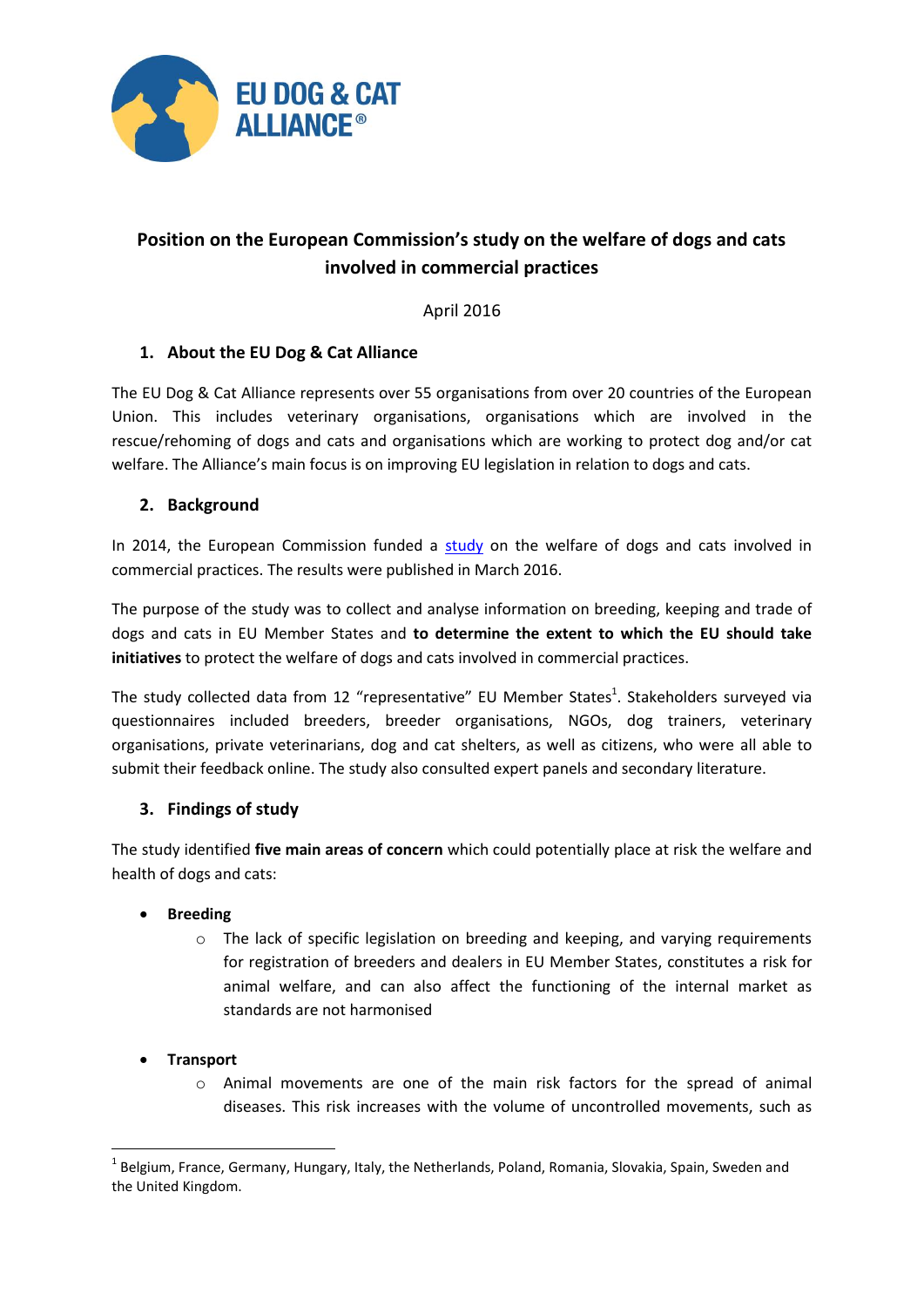

the non-registered pet trade. National standards on welfare during transport for commercial purposes which go further than the very basic requirements of Council Regulation (EC) No. 1/2005 are a rarity. Better implementation of existing legislation could lead to improved animal welfare

#### **Lack of knowledge and information for the keeping of pets**

 $\circ$  Less than a fifth of prospective owners reported being well informed about animal health and welfare, including EU rules on traveling with pets, intra-EU trade, zoonoses and consumer rights at the time of purchase of a dog or cat. Appropriate information on the health and welfare of the animals and on consumer rights at the time of purchase could help to improve the weak position of consumers which at present leads to a lack of compensation

#### **Discrepancies in market data of pets**

o The study estimates that around 46,000 dogs are traded between EU Member States every month. This contrasts sharply with the registrations in the Commission's TRACES system, which in 2014 registered a total of only 20,779 dogs and 2,287 cats involved in intra-EU trade. The considerable difference between these figures is a matter of significant concern

# **Consumer protection**

- $\circ$  The majority of citizens surveyed in the study called for the EU to take action in the area of consumer protection
- o Under EU consumer protection legislation, consumers are granted a six-month period in which to raise complaints of defects. This does not protect consumers as inherited disorders and behavioural problems may not become apparent until later

# **Other findings**

- $\circ$  Identification and registration would be a vital tool to provide traceability and help to address irresponsible commercial practices. In order to trace dogs and cats they would first have to be identified and registered. Monitoring their movements between Member States is currently difficult as there are no linked or harmonised traceability systems across the EU
- o Most citizens indicated that further action to improve pet welfare in their country is needed. **The preferred body to implement this is the EU** and national competent authorities
- o Different standards and rules on the welfare of pets in Member States cause distortions of the internal market. High standards of pet welfare in some Member States increase prices and lead to a competitive advantage for those businesses operating in Member States with lower standards
- o **Citizens, breeders, dealers, animal shelters and veterinarians all expressed a need for better EU-wide identification and registration of dogs and cats**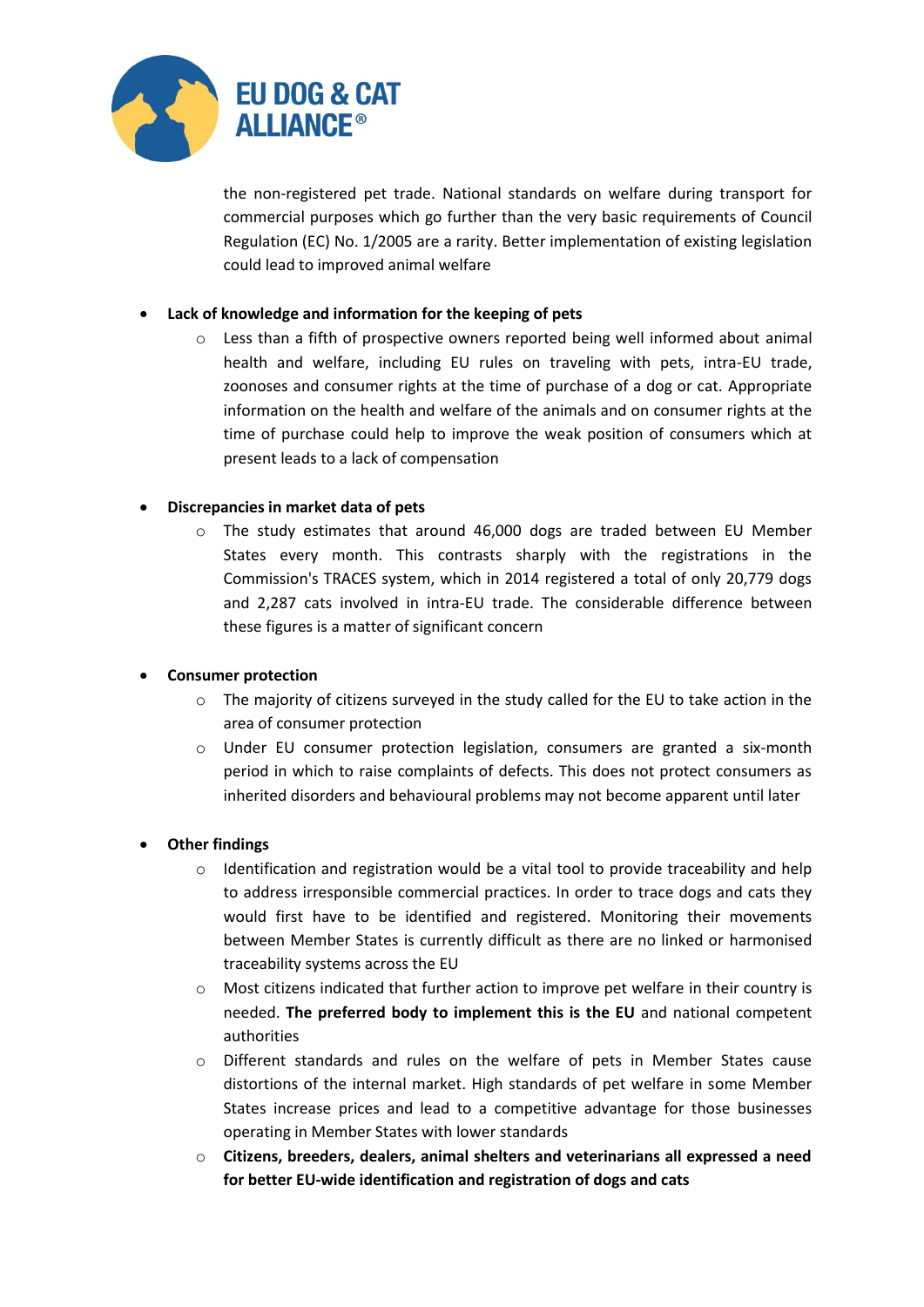

# **4. General position**

The EU Dog & Cat Alliance welcomes the focus on companion animals in this study. The Alliance strongly supports the key finding that **the EU should take action to protect companion animal welfare**. This is supported by the views of EU citizens. According to Special Eurobarometer 442, published in March 2016, **74% of Europeans believe the welfare of companion animals should be better protected** than it is now.

However, we are **very concerned by the lack of recommendations** in the study. It is unclear what follow-up is planned by the European Commission. The study suggests that, firstly, there is a need for proper enforcement of the legislation, and secondly, that an exchange of knowledge between Member States would be of considerable benefit. In some areas, EU legislation should go further than it does at present. **The Alliance would therefore like to see more concrete commitment from the European Commission and specific plans on how it plans to tackle the issues uncovered in the study.**

# **5. EU Dog & Cat Alliance recommendations for follow-up**

To this end, the EU Dog & Cat Alliance has developed a set of concrete recommendations:

- 1. The Alliance urges the European Commission to ensure that **animal welfare is a priority,** including in the development of a **new Animal Welfare Strategy 2016-2020** and commitment to the creation of an **Animal Welfare Platform** as proposed by a number of Member States, both of which should explicitly cover companion animals
- 2. The Alliance calls on the European Commission to draw up an **Action Plan to tackle the illegal trade in dogs and cats in the EU**, including conducting an Impact Assessment. The Action Plan should cover the following:
	- Addressing the serious consumer protection issues arising from illegal trade in companion animals through: public education campaigns on buying pet animals, improving EU consumer protection legislation for the trade of pets and ensuring its better enforcement across all Member States
	- Concrete steps to ensure that commercial practices involving dogs and cats do not result in zoonoses being spread in the EU, including not only rabies and *Echinococcus multilocularis*, but also ones that are not covered by EU legislation, such as leishmaniosis
	- Regarding the illegal importation of young dogs and cats, intelligence to be shared between agencies (including veterinary regulatory authorities), carriers, customs